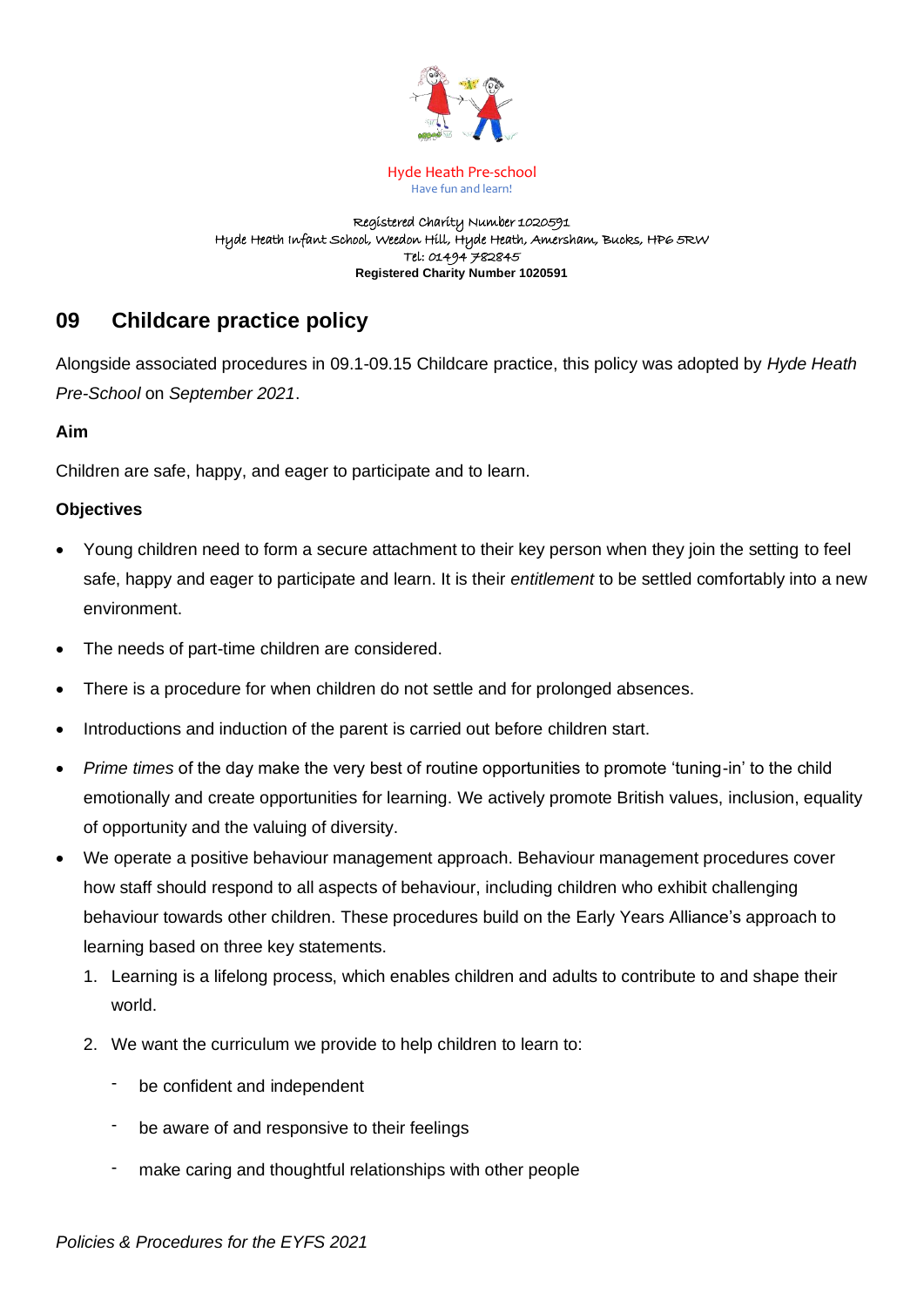- become increasingly excited by, interested in, and knowledgeable and questioning about the world around them.
- 3. We provide a wide range of interesting child-chosen and adult-initiated activities which:
	- give children opportunities to use all their senses
	- help children of different ages and stages to play together
	- help children be the directors of their own learning
	- help children develop an inquiring and questioning attitude to the world around them

The *Early Years Foundation Stage* is used as a framework to provide care and learning opportunities for babies and children under two years.

## **Older Children (2-5 years)**

• To feel securely settled and ready to learn, children from two to five years need to form attachments with adults who care for them, primarily to a key person, but with other adults and children too. In this way children feel part of a community of learners; they can contribute to that community and receive from it. The three-stage model is applicable, but with some differences in the procedures for children moving up into the next group and for older children.

## **Waiting list and admissions**

Our provision is accessible to children and families from all sections of the local and wider community. We aim to ensure that all sections of the community receive accessible information and that our admissions procedures are fair, clear, and open to all parents who apply for places. The availability of a place at the setting considers staff/child ratios, the age of the child and registration requirements.

- We endeavour to operate in an inclusive manner which enables all children and families to access our services.
- We also have regard for the needs of parents who are:
	- looking to take up work, remain in work or extend their hours of work
	- looking to commence training or education
- We work in partnership with the local authority and other agencies to ensure that our provision is accessible to all sections of the community.
- Services are widely advertised and information is accessible to all sections of the community.
- Where the number of children wanting places exceeds the number of places available a waiting list is operated using clear criteria for allocation of places as detailed in section 09.1 Waiting list and admissions procedure.